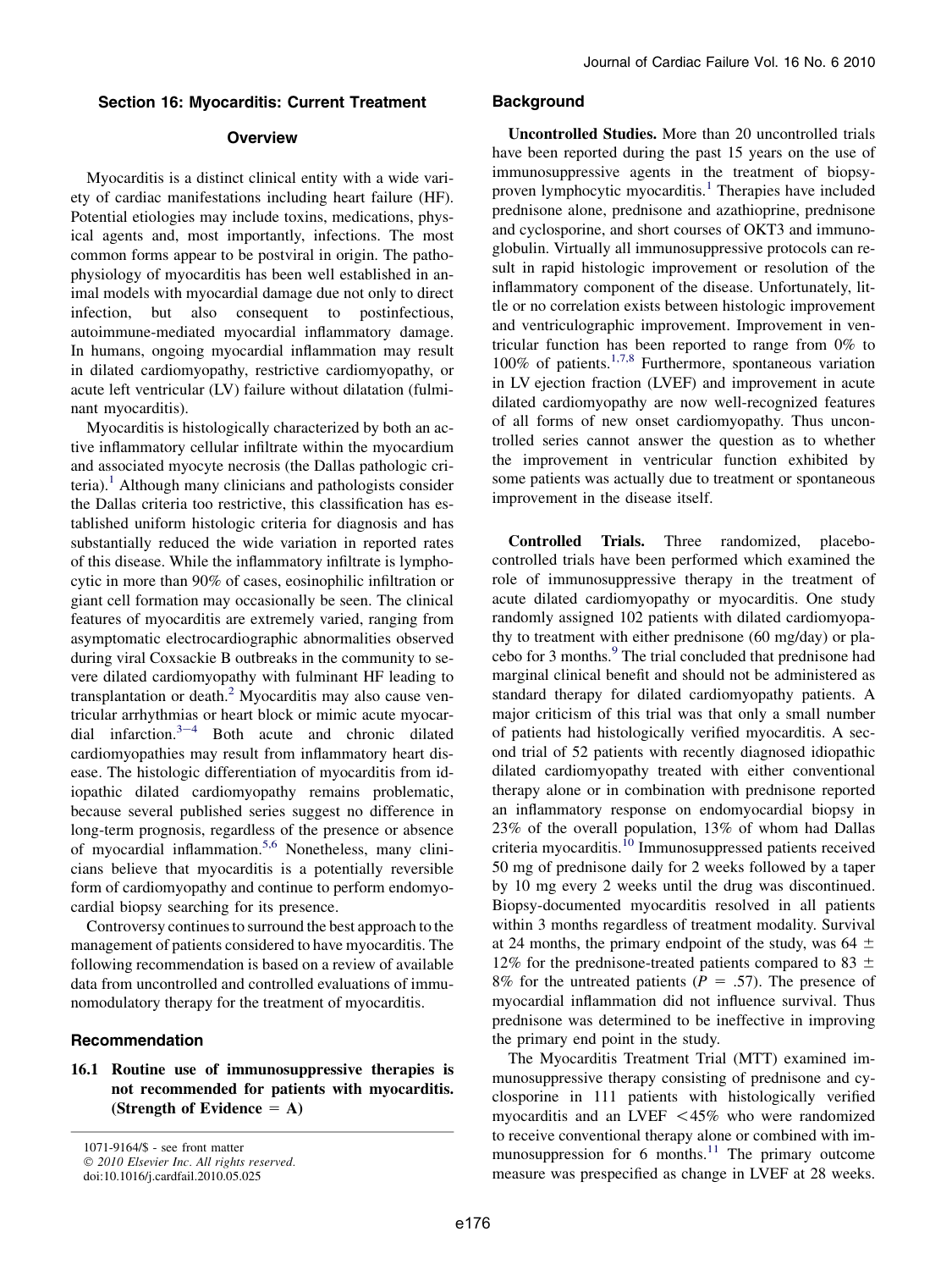The majority of patients received prednisone and cyclosporine immunosuppressive treatment, because the azathioprine treatment limb was prematurely terminated from slow study enrollment. For the group as a whole, LVEF improved from 25% at baseline to 34% at 28 weeks. The mean change in LVEF did not differ between treatment groups. A higher LVEF at baseline, shorter duration of symptoms, but not the randomized treatment assigned, were positive independent predictors of improvement in LVEF at 28 weeks. There was no difference in survival between treatment groups; the mortality rate for the entire group was 20% at 1 year and 56% at 4.8 years. This study is the only sizable randomized trial specifically focused on treatment of patients with myocarditis. Unfortunately, prednisone and cyclosporine-based immunosuppressive therapy produced no clinical benefit.

High-dose gamma-globulin has been shown to be effective treatment for a variety of immunologically mediated diseases such as Kawasaki's disease. The use of intravenous immunoglobulin (2 g/kg) in 21 consecutive children treated for presumed acute myocarditis demonstrated a trend for improved survival in the immunoglobulin group compared to historical controls.[12](#page-2-0) Small studies using intravenous immunoglobulin in adult patients have shown mixed results. In one study with of 10 patients with a mean age of 36 years (range19-60), all patients had New York Heart Association class class III or IV HF symptoms and an LVEF  $\leq 40\%$ .<sup>[13](#page-2-0)</sup> One patient died, whereas the remaining 9 patients were discharged; LVEF in the survivors increased from 24% to 41%. However, two other small studies suggest a benefit of immunoglobulin on LVEF.<sup>[14,15](#page-2-0)</sup>

A prospective randomized multicenter trial of the use of immunoglobulin in patients with cardiomyopathy of less than 6 months duration and symptomatic HF submitted all patients to endomyocardial biopsy; however, only 16% of the 62 patients randomized had Dallas criteria myocarditis.[16](#page-2-0) The immunoglobulin and placebo control population had identical survivals at one year (92% and 88% respectively), and increases in LVEF from 25% at baseline to 42% at the 12 month follow-up. Therefore, despite encouraging data from uncontrolled observations, immunoglobulin therapy does not provide benefit to patients with new-onset cardiomyopathy and myocarditis.

Increasing concerns have been raised concerning the ability to diagnose myocarditis by endomyocardial biopsy using the Dallas criteria exclusively. Of the 2233 patients considered candidates for inclusion in the MTT, only 214 were thought to have myocarditis as defined by the Dallas criteria. Of the 111 patients enrolled in the trial, only 64% were ''confirmed'' as having myocarditis after review by an expert panel of pathologists. Chow and Hauck performed serial myocardial biopsies on post-mortem hearts of patients who had died of myocarditis.<sup>[17,18](#page-2-0)</sup> Even with 5 biopsy samples, only two-thirds of patients studied would have had the diagnosis of myocarditis using the Dallas criteria. Others have demonstrated that even in the presence of viral RNA or DNA by polymerase chain reaction techniques, histologic myocarditis often is not confirmed.<sup>19</sup>

Two recent European investigators have added significantly to our understanding of histologic versus immunologic ''myocarditis.'' Wojnicz defined myocarditis by upregulation of human leukocyte antigen by endomyocardial biopsy in 84 patients of a cohort of 202 with new onset cardiomyopathy.[20](#page-2-0) Patients were randomized prospectively to immunosuppression or placebo. Although the rates of death, transplantation, or hospitalization were virtually identical in the immunosuppressed and placebo-treated patients, those with immunosuppression increased their LVEF from 24% to 36%, whereas the control group showed virtually no increase. Based on the Dallas criteria alone, only 8.3% of the patients studied had active myocarditis and 19% had borderline myocarditis. Frustaci demonstrated histologic myocarditis in 112 of 652 patients with new-onset cardiomyopathy submitted to myocardial biopsy.<sup>19</sup> Of the 112 patients with myocarditis, 41 displayed progressive deterioration despite usual medical therapy and were treated with immunosuppression (azathioprine and prednisone). Approximately half of the patients responded to immunosuppressive therapy. Responders increased their LVEF from 26% to 47% and demonstrated healed myocarditis on follow-up biopsies. The 20 nonresponders had progressive deterioration to dilated cardiomyopathy, with 5 deaths and 3 cardiac transplantations. Cardiac antibodies were demonstrated in 90% of those who responded, compared with absence of antibodies in non-responders. The patients who failed to respond displayed viral persistence (85%).

Clearly, patients with subacute myocarditis and new onset dilated cardiomyopathy and HF often improve spontaneously with standard HF management. It is becoming increasingly clear that the Dallas criteria, which rely exclusively on histologic inflammatory infiltrate and myocyte necrosis, may be underestimating the presence of immune-related myocardial dysfunction. Recent evidence suggests that we may be on the verge of identifying patients for whom immunosuppressive therapy would be beneficial by using other markers of immune upregulation, anticardiac antibodies, or the absence of viral persistence. These data are not yet strong enough to alter our current recommendations, but should be revisited as new data become available.

# Recommendation

16.2 Endomyocardial biopsy should be considered in patients with an acute deterioration of cardiac function of unknown etiology who are unresponsive to medical therapy. (Strength of Evidence  $=$  B)

# **Background**

There are distinct clinical pathologic forms of myocarditis in which endomyocardial biopsy establishes not only the diagnosis but prognosis and treatment options. These include fulminant myocarditis, giant cell myocarditis, chronic active myocarditis, eosinophilic myocarditis and myocardial sarcoid.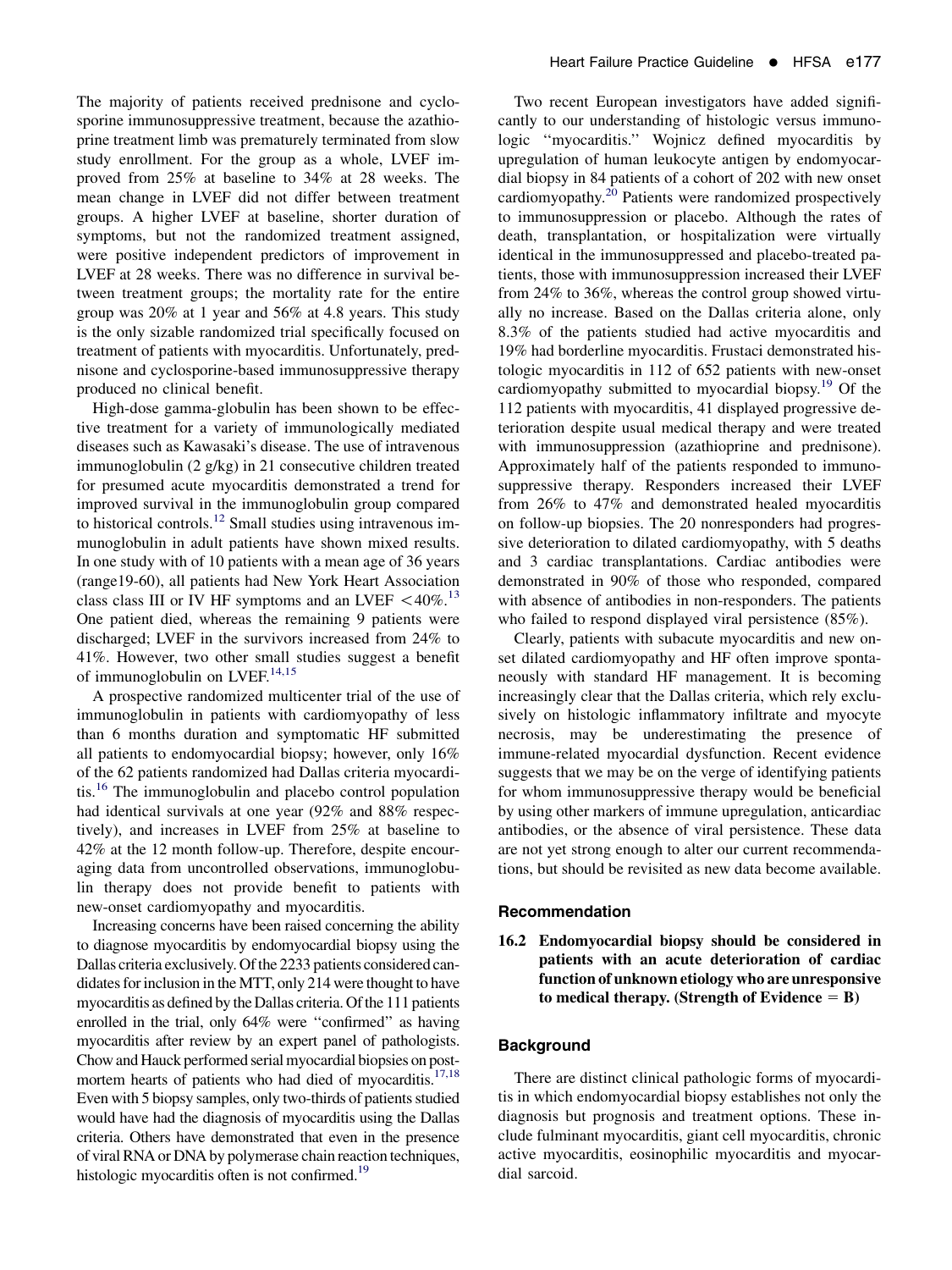<span id="page-2-0"></span>Fulminant myocarditis is characterized by an abrupt onset of profound HF within 1 month of a preceding clearly recognized viral illness. $^{21}$  Patients present with nondilated, thickened left ventricles with severe systolic dysfunction on echocardiography. Endomyocardial biopsy reveals unquestionable histologic Dallas criteria myocarditis. These patients usually recover spontaneously within 2 weeks with complete resolution of histologic myocarditis and normalization of ventricular function. Their long-term prognosis is excellent. These patients should not be treated with immunosuppressive therapy, but may require temporary support with intravenous positive inotropes and/or ventricular assist devices.

Patients with giant cell myocarditis present with rapidly progressive HF, complete heart block, and/or malignant ventricular arrhythmias.<sup>[22](#page-3-0)</sup> Many patients have an associated autoimmune process. Biopsy reveals widespread serpiginous necrosis and multifocal inflammation with eosinophils, histiocytes, lymphocytes, and multinucleated giant cells. Patients with untreated giant cell myocarditis usually die within 3 months of presentation. There are preliminary data to suggest that high-dose immunosuppressive therapy may improve survival in this population.<sup>2</sup>

Patients with chronic active myocarditis have an indistinct onset. $24$  They present with HF and mild LV dilation and systolic dysfunction. Endomyocardial biopsies reveal both ongoing active inflammation and fibrosis. Both processes progress over the course of the illness. Ultimately patients develop a restrictive cardiomyopathy with refractory HF, usually over 2 to 3 years.

Hypersensitivity to a number of standard drugs may result in an allergic myocarditis. This inflammation is characterized by peripheral eosinophilia and infiltration of the myocardium with lymphocytes, histocytes, and eosinophils. This form of myocarditis is rarely recognized premortem and should be suspected in patients with stable LV dysfunction who deteriorate inexplicably, particularly after the initiation of a new medication. $25$ 

Acute necrotizing eosinophilic myocarditis presents like fulminant myocarditis with acute onset associated with a rapid hemodynamic compromise and histologic myonecrosis and a dramatic increase in eosinophils. There are limited data related to this syndrome and while immunosuppressive therapy seems intuitive, there are no treatment trials to sup-port the use of these agents.<sup>[26,27](#page-3-0)</sup>

Guidelines have recently been released concerning the use of endomyocardial biopsy in the management of cardiovascular disease. Fourteen clinical scenarios are described with associated class of recommendations and level of evidence for each clinical vignette, many of which relate to the evaluation of possible myocarditis.<sup>2</sup>

#### **References**

1. Aretz HT, Billingham ME, Edwards WD, Factor SM, Fallen JT, Fenoglio JJ Jr, et al. Myocarditis. A histopathologic definition and classification. Am J Cardiovasc Pathol 1987;1:3-14.

- 2. Dec GW Jr, Palacios IF, Fallen JT, Aretz HT, Mills J, Lee DC, et al. Active myocarditis in the spectrum of acute dilated cardiomyopathies. Clinical features, histologic correlates, and clinical outcome. N Engl J Med 1985;312:885-90.
- 3. Vignola PA, Aonuma K, Swaye PS, Rozanski JJ, Blankstein RL, Benson J, et al. Lymphocytic myocarditis presenting as unexplained ventricular arrhythmias: diagnosis with endomyocardial biopsy and response to immunosuppression. J Am Coll Cardiol 1984;4:812-9.
- 4. Dec GW Jr, Waldman H, Southern J, Fallen JT, Mutter AM Jr, Palacios I. Viral myocarditis mimicking acute myocardial infarction. J Am Coll Cardiol 1992:20:85-9.
- 5. Grogan M, Redfield MM, Bailey KR, Reeder GS, Gersh BJ, Edwards WD, et al. Long-term outcome of patients with biopsyproved myocarditis: comparison with idiopathic dilated cardiomyopathy. J Am Coll Cardiol 1995;26:80-4.
- 6. Felker GM, Thompson RE, Hare JM, Hruban RH, Clemetson DE, Howard DL, et al. Underlying causes and long-term survival in patients with initially unexplained cardiomyopathy. N Engl J Med 2000;342:1077-84.
- 7. O'Connell JB, Mason JW. Diagnosing and treating active myocarditis. West J Med  $1989:150:431-5$ .
- 8. Jones SR, Herskowitz A, Hutchins GM, Baughman KL. Effects of immunosuppressive therapy in biopsy-proved myocarditis and borderline myocarditis on left ventricular function. Am J Cardiol 1991;68:  $370 - 6.$
- 9. Parrillo JE, Cunnion RE, Epstein SE, Parker MM, Suffredini AF, Brenner M, et al. A prospective, randomized, controlled trial of prednisone for dilated cardiomyopathy. N Engl J Med  $1989;321:1061-8$ .
- 10. Latham RD, Mulrow JP, Virmani R, Robinowitz M, Moody JM. Recently diagnosed idiopathic dilated cardiomyopathy: incidence of myocarditis and efficacy of prednisone therapy. Am Heart J 1989; 117:876-82.
- 11. Mason JW, O'Connell JB, Herskowitz A, Rose NR, McManus BM, Billingham ME, et al. A clinical trial of immunosuppressive therapy for myocarditis. The Myocarditis Treatment Trial Investigators. N Engl J Med 1995;333:269-75.
- 12. Drucker NA, Colan SD, Lewis AB, Beiser AS, Wessel DL, Takahashi M, et al. Gamma-globulin treatment of acute myocarditis in the pediatric population. Circulation  $1994;89:252-7$ .
- 13. McNamara DM, Rosenblum WD, Janosko KM, Trost MK, Villaneuva FS, Demetris AJ, et al. Intravenous immune globulin in the therapy of myocarditis and acute cardiomyopathy. Circulation 1997:95:2476-8.
- 14. Bozkurt B, Villaneuva FS, Holubkov R, Tokarczyk T, Alvarez RJ Jr, MacGowan G, et al. Intravenous immune globulin in the therapy of peripartum cardiomyopathy. J Am Coll Cardiol 1991;34:177-80.
- 15. Kishimoto C, Shioji K, Kinoshita M, Iwase T, Tamaki S, Fujii M, et al. Treatment of acute inflammatory cardiomyopathy with intravenous immunoglobulin ameliorates left ventricular function associated with suppression of inflammatory cytokines and decreased oxidative stress. Int J Cardiol 2003;91:173-8.
- 16. McNamara DM, Holubkov R, Starling RC, Dec GW, Loh E, Torre-Amione G, et al. Controlled trial of intravenous immune globulin in recent-onset dilated cardiomyopathy. Circulation 2001;103:2254-9.
- 17. Chow LH, Radio SJ, Sears TD, McManus BM. Insensitivity of right ventricular endomyocardial biopsy in the diagnosis of myocarditis. J Am Coll Cardiol 1989;14:915-20.
- 18. Hauck AJ, Kearney DL, Edwards WD. Evaluation of postmortem endomyocardial biopsy specimens from 38 patients with lymphocytic myocarditis: implications for role of sampling error. Mayo Clin Proc 1989:64:1235-45.
- 19. Frustaci A, Chimenti C, Calabrese F, Pieroni M, Thiene G, Maseri A. Immunosuppressive therapy for active lymphocytic myocarditis: virological and immunologic profile of responders versus nonresponders. Circulation 2003;107:857-63.
- 20. Wojnicz R, Nowalany-Kozielska E, Wojciechowska C, Glanowska G, Wilczewski P, Niklewski T, et al. Randomized, placebo-controlled study for immunosuppressive treatment of inflammatory dilated